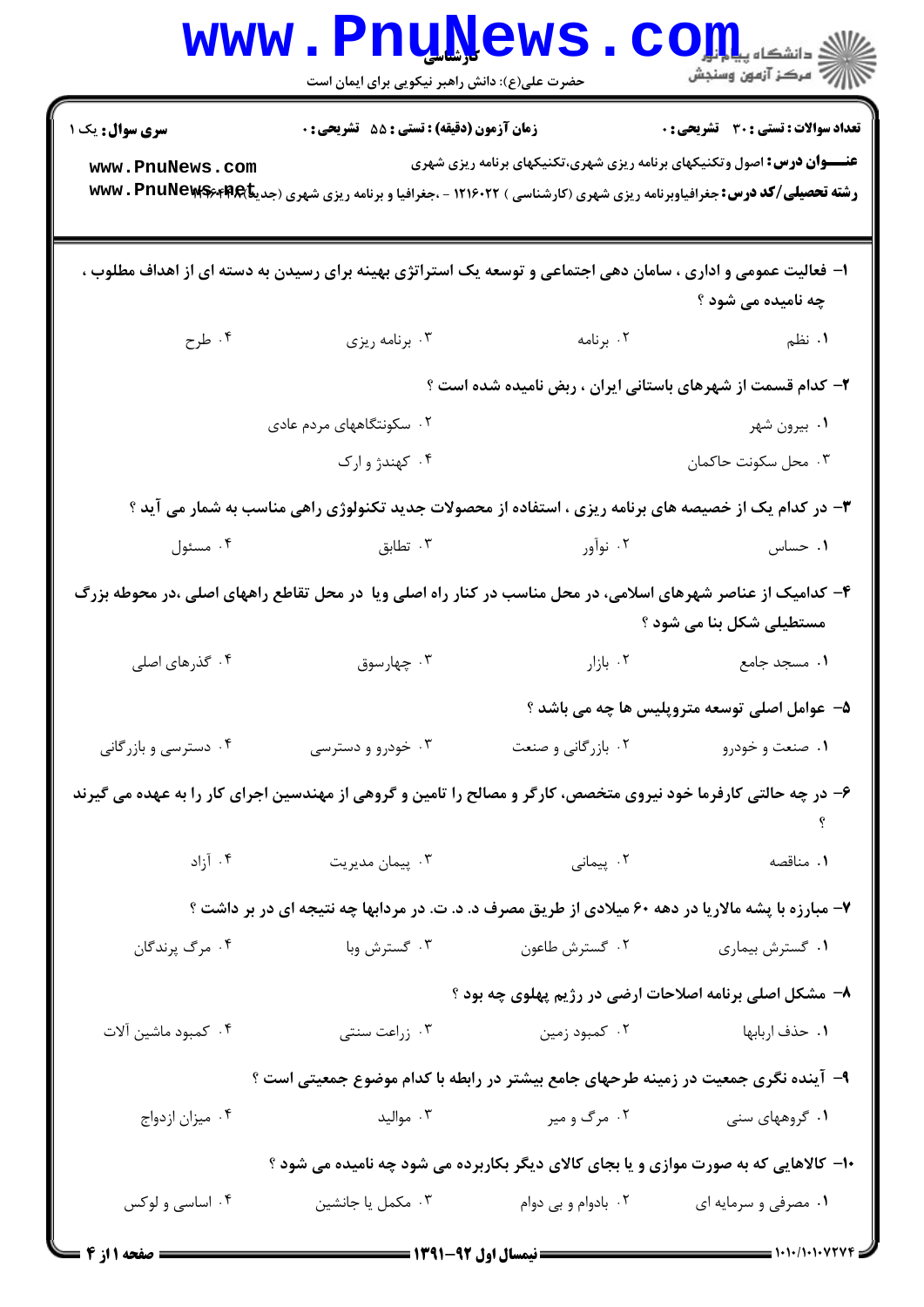| <b>تعداد سوالات : تستی : 30 ٪ تشریحی : 0</b> |                                                                                                                                                      | زمان آزمون (دقیقه) : تستی : 55 آتشریحی : 0 | <b>سری سوال : ۱ یک</b> |
|----------------------------------------------|------------------------------------------------------------------------------------------------------------------------------------------------------|--------------------------------------------|------------------------|
|                                              | <b>عنـــوان درس:</b> اصول وتکنیکهای برنامه ریزی شهری،تکنیکهای برنامه ریزی شهری                                                                       |                                            |                        |
|                                              | <b>رشته تحصیلی/کد درس:</b> جغرافیاوبرنامه ریزی شهری (کارشناسی ) ۱۲۱۶۰۲۲ - ،جغرافیا و برنامه ریزی شهری (جدی <del>نا)WW</del> V <b>، PnuNews س</b> یری |                                            | www.PnuNews.com        |
|                                              |                                                                                                                                                      |                                            |                        |
|                                              | 11- یکی از معروفترین قالب های مقررات شهری که منطقه بندی نامیده می شود ، در ذیل کدامیک از موارد برنامه های فیزیکی                                     |                                            |                        |
| مطرح می شود ؟                                |                                                                                                                                                      |                                            |                        |
| ٠١. اشياء كالبدى                             | ۰۲ عملکردها                                                                                                                                          | ۰۳ فعالیت ها                               | ۰۴ اهداف               |
|                                              | ۱۲– در کدام بخش از اجزاء برنامه فیزیکی ، اولین و اصلی ترین فرصت جهت توجیه و اثبات لزوم تهیه برنامه فیزیکی به دست                                     |                                            |                        |
| می آید ؟                                     |                                                                                                                                                      |                                            |                        |
| ٠١ بررسي نيازها                              | ٠٢ منابع حل مسئله                                                                                                                                    | ۰۳ فعالیت های آینده                        | ۰۴ توجيه تفصيلي        |
|                                              | ۱۳- زمانیکه مسئله برنامه ریزی به طور مستقیم با اشیاء و کالبد مربوط می شود ، غالباً چه نوع نقشه ای تهیه می شود ؟                                      |                                            |                        |
| ٠١ كاربرى ارضى                               | ۰۲ سازمان فرم فیزیکی                                                                                                                                 | ۰۳ زیر ساختها                              | ۰۴ حالت کاربردی        |
|                                              | ۱۴- در مطالعات امکان پذیری معمولاً از چه روشی برای تصمیم گیری و ضمانت اجرایی استفاده می شود ؟                                                        |                                            |                        |
| ٠١ فن هزينه سود                              | ۰۲ ارزشیابی مقدماتی                                                                                                                                  | ۰۳ کارشناسی رسمی                           | ۰۴ استراتژی هدف        |
|                                              | ۱۵– مشکل اساسی گذر مترو تهران از دروازه دولت چه بود ؟                                                                                                |                                            |                        |
| ۰۱ کمبود مالی                                | ۰۲ عدم هماهنگ <i>ی</i>                                                                                                                               | ۰۳ رانش زمین                               | ۰۴ محوطه تاریخی        |
|                                              | ۱۶– در کدامیک از عناصر نظریه کلارنس پری ، تعداد خانه ها متناسب با ظرفیت معمولی یک مدرسه ابتدایی در نظر گرفته شده                                     |                                            |                        |
| است ؟                                        |                                                                                                                                                      |                                            |                        |
| ۰۱ اندازه                                    | ۲. همسایگی                                                                                                                                           | ۰۳ سیستم شبکه                              | ۰۴ فضاهای باز          |
|                                              | ۱۷– در کدام بخش مطالعات وضع موجود ً فرایند تهیه طرحهای هادی در مورد مسکن و خدمات شهری و روستایی مطالعاتی                                             |                                            |                        |
| انجام می شود ؟                               |                                                                                                                                                      |                                            |                        |
| ١. حوزه نفوذ                                 | ۰۲ کالېدی                                                                                                                                            | ا اقتصادی $\cdot$ ۳                        | ۰۴ تنگناها             |
|                                              | ۱۸- حضور ناموفق روستائیان در شهرها ، در رژیم گذشته ، از چه طریقی قابل لمس است ؟                                                                      |                                            |                        |
| ۰۱ زاغه نشینی                                | ۰۲ تخلیه روستاها                                                                                                                                     | ۰۳ درآمد مناسب                             | ۰۴ مهاجرت معکوس        |
|                                              | ۱۹- در کدامیک از مشکلات چهارگانه گسستگی تهیه و اجرای طرحهای جامع ، شهرداریها با کادر فنی ناچیز در اجرای طرح                                          |                                            |                        |
| تنها می مانند ؟                              |                                                                                                                                                      |                                            |                        |
| ۰۱ عدم اطلاع شهرداری شهر                     |                                                                                                                                                      | ۰۲ اجرای طرح جامع                          |                        |
| ۰۳ فرايند خطي طرح                            |                                                                                                                                                      | ۰۴ عدم وجود طرح تفصيلي                     |                        |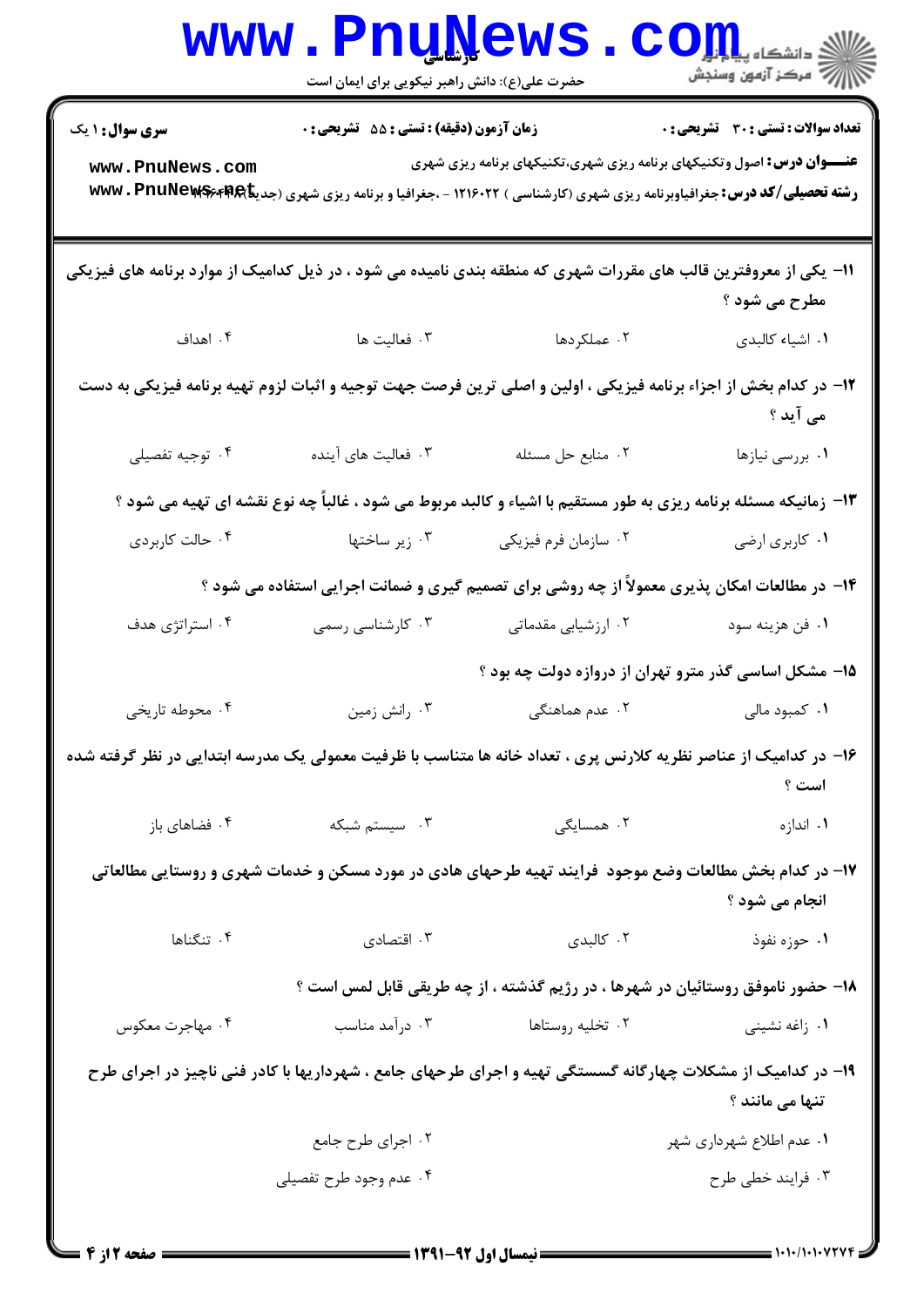|                                                                                                                                            | <b>WWW.FUUWEWS</b><br>حضرت علی(ع): دانش راهبر نیکویی برای ایمان است                                                                     |                              | الان دانشکاه پی <mark>ا با بار</mark><br>۱۳۱۴ مرکز آزمهن وسنجش                 |  |  |  |
|--------------------------------------------------------------------------------------------------------------------------------------------|-----------------------------------------------------------------------------------------------------------------------------------------|------------------------------|--------------------------------------------------------------------------------|--|--|--|
| <b>سری سوال : ۱ یک</b>                                                                                                                     | زمان آزمون (دقیقه) : تستی : 55 آتشریحی : 0                                                                                              |                              | <b>تعداد سوالات : تستی : 30 - تشریحی : 0</b>                                   |  |  |  |
| www.PnuNews.com                                                                                                                            | <b>رشته تحصیلی/کد درس:</b> جغرافیاوبرنامه ریزی شهری (کارشناسی ) ۱۲۱۶۰۲۲ - ،جغرافیا و برنامه ریزی شهری (جدیتا <b>AR) www . PnuNews س</b> |                              | <b>عنـــوان درس:</b> اصول وتکنیکهای برنامه ریزی شهری،تکنیکهای برنامه ریزی شهری |  |  |  |
| +۲- ترکیب حاصل از فعالیتها و کالبد های مربوط به آنها و روابط متقابل آنها در شهرها چه نامیده می شود ؟                                       |                                                                                                                                         |                              |                                                                                |  |  |  |
| ۰۴ فضاهای شهری                                                                                                                             | ۰۲ طرح شهری مسین شهری ۲۰۰                                                                                                               |                              | ٠١ برنامه ريزي                                                                 |  |  |  |
| <b>۲۱</b> - در گذشته به شهرهایی که سلطان بزرگی در آن مستقر و دیوان ها در آن متمرکز بود چه می گفتند ؟                                       |                                                                                                                                         |                              |                                                                                |  |  |  |
| ۰۴ قصبه                                                                                                                                    |                                                                                                                                         |                              |                                                                                |  |  |  |
| ۲۲- ایجاد محلهای پارکینگ و بارگیری و تسهیلات لازم برای حرکت مردم و کالاها در طرح جامع، برای حل مشکلات کدام مورد<br>از عناصر شهری می باشد ؟ |                                                                                                                                         |                              |                                                                                |  |  |  |
| ۰۴ محیط مطبوع                                                                                                                              | ۰۳ شبکه حمل ونقل                                                                                                                        | ۰۱ محل زندگی مسلم ۲۰ محل کار |                                                                                |  |  |  |
| ۲۳- یک سری اعمال و رفتار یا نظریه های منسجم که در بخش های مربوط به هم به سوی هدف حرکت می کنند ، چه نامیده می<br>شوند ؟                     |                                                                                                                                         |                              |                                                                                |  |  |  |
| ۰۴ طرح                                                                                                                                     |                                                                                                                                         | ۲. فرایند میستم اسیستم       | ۰۱ نظام                                                                        |  |  |  |
| 24- نقشه برداری زمینی ، ازجمله ابزار کدام روش ایجاد اطلاعات می باشد ؟                                                                      |                                                                                                                                         |                              |                                                                                |  |  |  |
| ۰۴ طبقه بندي                                                                                                                               | ۰۳ گردآوری گزارش                                                                                                                        | ۰۲ تهیه آمار                 | ۰۱ به هنگام سازی                                                               |  |  |  |
| <b>۲۵</b> – تکنیکهای C P M و  PERT در مورد محاسبه کدام موضوع پردازش داده ها بکار برده می شود ؟                                             |                                                                                                                                         |                              |                                                                                |  |  |  |
|                                                                                                                                            | ۰۲ اولویت سنجی                                                                                                                          |                              | ۰۱ افق مکانی                                                                   |  |  |  |
|                                                                                                                                            | ۰۴ طبقه بندی سیستماتیک                                                                                                                  |                              | ۰۳ زمان بندي                                                                   |  |  |  |
|                                                                                                                                            | ۲۶- چنانچه در زمینه های مختلف نیازهای انسانی امکانات کافی نباشد ، چه عنصری در شهر دچار مشکل می شود ؟                                    |                              |                                                                                |  |  |  |
| ۰۴ مصرف                                                                                                                                    | ۰۳ محیط                                                                                                                                 | ۰۲ جمعیت                     | ٠١. كالبد                                                                      |  |  |  |
| ۲۷- برای بالا بردن کیفیت زندگی جمعیت و اشتغال آنها ، معمولاً دولت ها در مرحله نخست به چه کاری اقدام می کنند ؟                              |                                                                                                                                         |                              |                                                                                |  |  |  |
| ۰۴ گسترش سواد                                                                                                                              | ۰۳ اشتغال زايي                                                                                                                          |                              | ۰۱ گسترش زیرساختها مسلم ۲۰ اقدامات مالی                                        |  |  |  |
| ۲۸– شهر جهانی در فرایند تولد خود از کدام گزینه زیر پدید می آید ؟                                                                           |                                                                                                                                         |                              |                                                                                |  |  |  |
| ۰۴ دولت شهر                                                                                                                                | ۰۳ دانيا پوليس                                                                                                                          | ۰۲ مگالوپوليس                | ۰۱ متروپلیس                                                                    |  |  |  |
|                                                                                                                                            |                                                                                                                                         |                              | <b>۲۹</b> - هدف اساسی ایجاد شهرهای جدید در ایران چه بود؟                       |  |  |  |
| ۰۴ سوداگری زمین                                                                                                                            | ۰۳ توازن محیطی                                                                                                                          | ۰۲ سرریز جمعیت               | ۰۱ اشتغال زايي                                                                 |  |  |  |